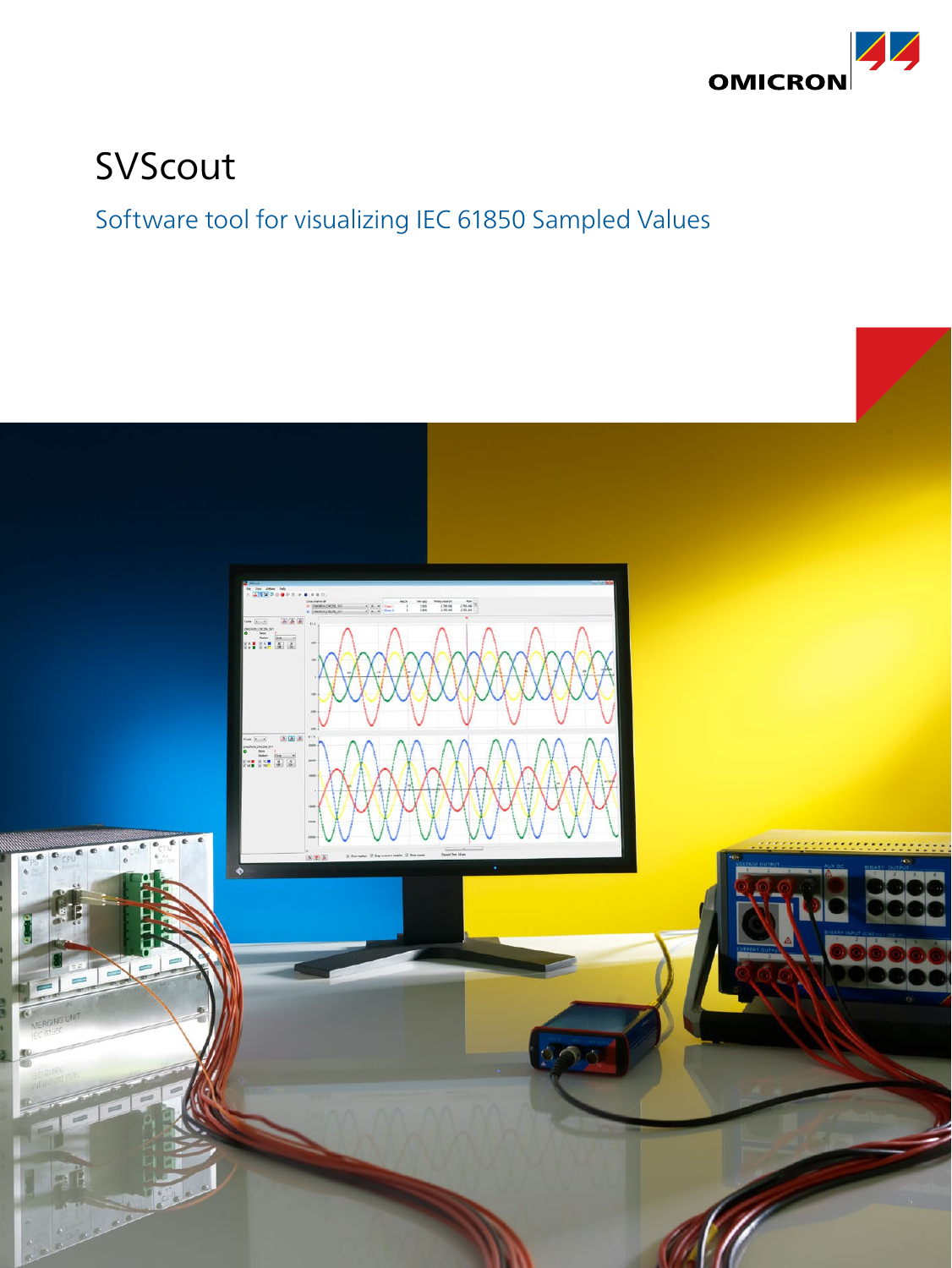# The Engineers' and Developers' Tool for Visualizing Sampled Values

# Visualize Sampled Values

SVScout (VESC1510) is a measurement and testing tool for protection engineers and IED developers working with Sampled Values according to IEC 61850 and IEC 61869-9. It subscribes to the Sampled Values streams from one or multiple merging units and displays the waveforms of the primary voltages and currents in an oscilloscope view. Individual values on the traces can be looked up and compared with each other.

The functionality of SVScout covers many different tasks reaching from the simple display of Sampled Values streams to the detailed investigation of a merging unit. For example, the software can be used for commissioning or for evaluating and developing of IEDs.



SVScout supports Sampled Values according to the implementation guideline of the UCA International Users Group with 80 or 256 samples per cycle as well as IEC 61869-9.

#### Phasor Diagram

RMS values and phase angles are calculated from the Sampled Values and displayed in a phasor diagram and a table. The reference for the phase angles is selectable.



#### Reports

Reports summarize the essential information from a measurement. They contain all information and results provided in the individual views for each captured Sampled Values stream. Additionally other data such as basic settings from the configuration and stream information are included. Printing of reports can be initiated directly from the report window.

## Recording

Captured Sampled Values can be saved to COMTRADE or PCAP files for in-depth offline evaluation or documentation.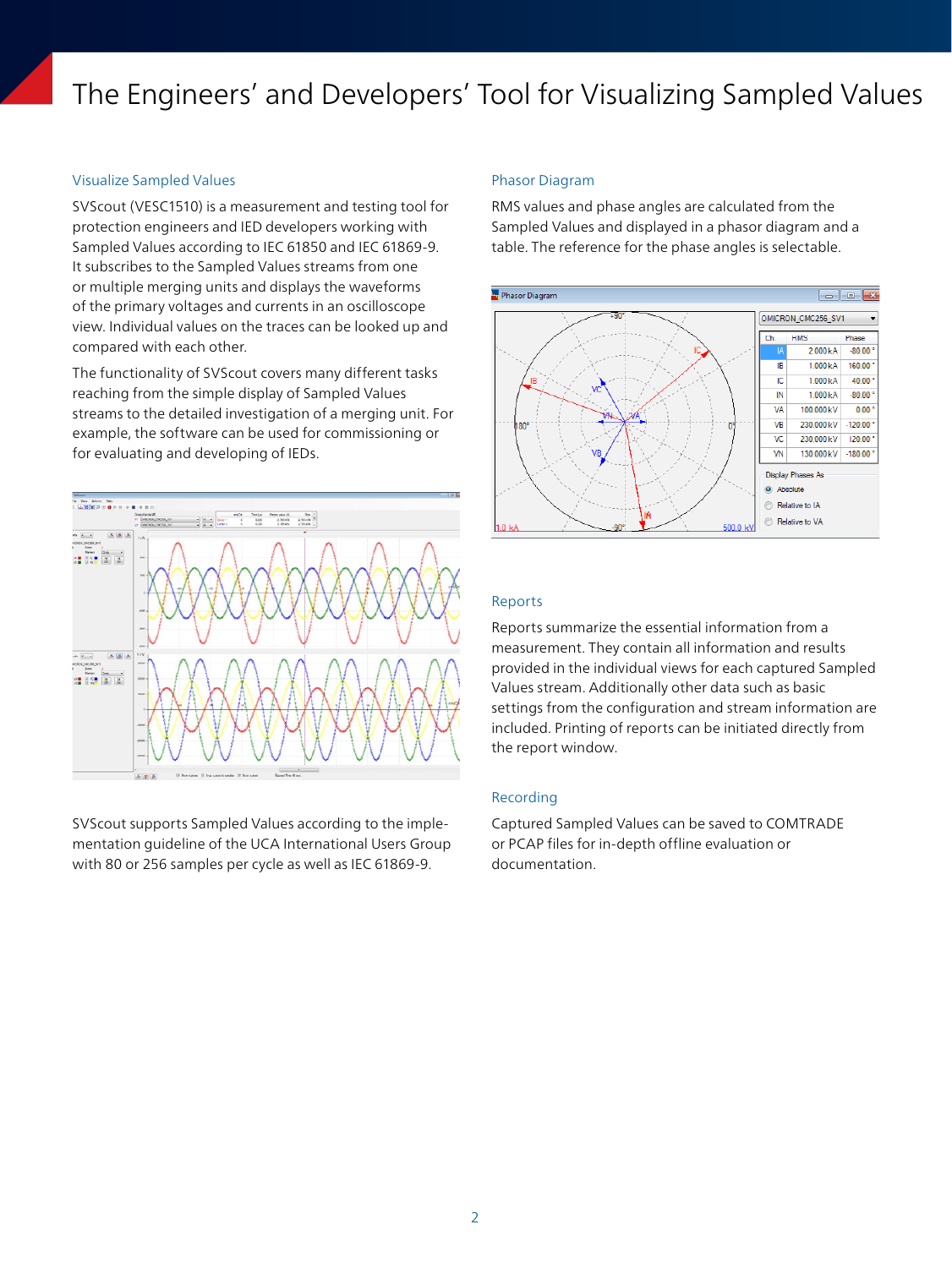# Detail View

The Detail View provides additional information about a selected Samples Values stream and its individual channels. This includes the zero crossings of specific channels, values for individual samples, and the decoded quality information. The simulation indication as defined in IEC 61850 Ed. 2 is also visualized.

| <b>Ill<sub>lag</sub></b> Detail View<br>$\Box$ 0<br>$\mathbf{x}$                            |                         |                              |                         |                              |   |
|---------------------------------------------------------------------------------------------|-------------------------|------------------------------|-------------------------|------------------------------|---|
| <b>Stream</b>                                                                               | OMICRON_CMC256_SV1      |                              |                         |                              |   |
| Src MAC                                                                                     | 00-50-c2-2040-08        |                              |                         |                              |   |
| Dst MAC<br>01-0c-cd-04-00-01                                                                |                         |                              |                         |                              |   |
| Not synchronized<br>Sync status                                                             |                         |                              |                         |                              |   |
| Ch                                                                                          | Zero cross time         |                              |                         | <b>Time Offset</b>           |   |
| $\ensuremath{\mathsf{IA}}\xspace$                                                           |                         |                              | $(\mu s)$               |                              |   |
| IB                                                                                          | 1,111.118               | Ξ                            | Last                    | $-464726$                    |   |
| IС                                                                                          | $-2.222.203$            |                              | Min                     | -497919                      |   |
| IN<br>VA                                                                                    |                         | 0.000                        |                         | Max 499109                   |   |
| VB                                                                                          |                         |                              |                         |                              |   |
|                                                                                             |                         |                              |                         |                              |   |
| Show displayed range<br>Sampled values<br>IA<br>VA  <br>$VB$ $VC$<br>IB<br>IС<br>IN  <br>VN |                         |                              |                         |                              |   |
|                                                                                             |                         |                              |                         |                              |   |
| smpCnt                                                                                      |                         | Primary (A)                  |                         | Raw                          |   |
| 3990<br>3991                                                                                |                         | $-2.316.911$<br>$-2,437.055$ |                         | $-2.316.911$<br>$-2,437,055$ | Ξ |
| 3992                                                                                        | $-2,542.173$            |                              | $-2,542,173$            |                              |   |
| 3993                                                                                        | $-2,631.618$            |                              | $-2,631,618$            |                              |   |
| 3994                                                                                        |                         | $-2,704.838$                 |                         | $-2,704,838$                 |   |
| 3995                                                                                        |                         | $-2,761.382$                 |                         | $-2,761,382$                 |   |
| 3996                                                                                        |                         | $-2,800.901$                 |                         | $-2,800,901$                 |   |
| Values at cursor<br>m<br>Raw values                                                         |                         |                              |                         |                              |   |
| Ch                                                                                          | #1                      |                              | #2                      | Diff                         |   |
| IA                                                                                          | $-2.785.456$            | $-2.785.456$                 |                         | 0.000<br>0.000               |   |
| IB                                                                                          | 483.689                 |                              | 483.689                 |                              | Ξ |
| IС<br>IN                                                                                    | 909.038<br>$-1,392.729$ |                              | 909.038<br>$-1,392.729$ |                              |   |
| VA                                                                                          | 0.000                   |                              | 0.000                   | 0.000<br>0.000               |   |
| VB                                                                                          | $-281,691.320$          | $-281,691.320$               |                         | 0.000                        |   |
|                                                                                             | MC - 201 001 220        | 201-001-220                  |                         | n nnn                        |   |
| <b>Quality Bits</b><br>Channel                                                              |                         | IA                           |                         |                              |   |
| Derived                                                                                     |                         |                              |                         |                              |   |
| Operator blocked                                                                            |                         |                              |                         |                              |   |
| Test                                                                                        |                         |                              |                         |                              |   |
| Source                                                                                      |                         | Process                      |                         |                              |   |
| Inaccurate                                                                                  |                         |                              |                         |                              |   |
| Inconsistent<br>Old data                                                                    |                         |                              |                         |                              |   |
| Failure                                                                                     |                         |                              |                         |                              |   |
| Oscillatory                                                                                 |                         | ŏooo                         |                         |                              |   |
| Bad reference                                                                               |                         |                              |                         |                              |   |
| Out of range<br>Overflow                                                                    |                         |                              |                         |                              |   |
| Good<br>Validity                                                                            |                         |                              |                         |                              |   |
|                                                                                             |                         |                              |                         |                              |   |

# Configuration

The comprehensive and flexible features of SVScout can be configured in detail with the following settings:

# Network

Sources of the Sampled Values to be processed by SVScout.

# Application

General parameters for the interpretation and scaling of the Sampled Values.

# Recording

Data format, file name, and file location of recordings.

# Report

Headings, fonts and logo image for customizable test reports.

#### Histograms

Parameters for displaying and calculating the timing statistics.

#### Expert

Settings for the Detail View and the determination of zero crossings.

# **Your benefits**

- > Simultaneous investigation of multiple Sampled Values streams
- > Support of established 9-2LE as well as new IEC 61869-9
- > Display of RMS values, phasor diagram and detailed information
- > Recording of Sampled Values in COMTRADE or PCAP format
- > Play from capture supported
- > Printable reports